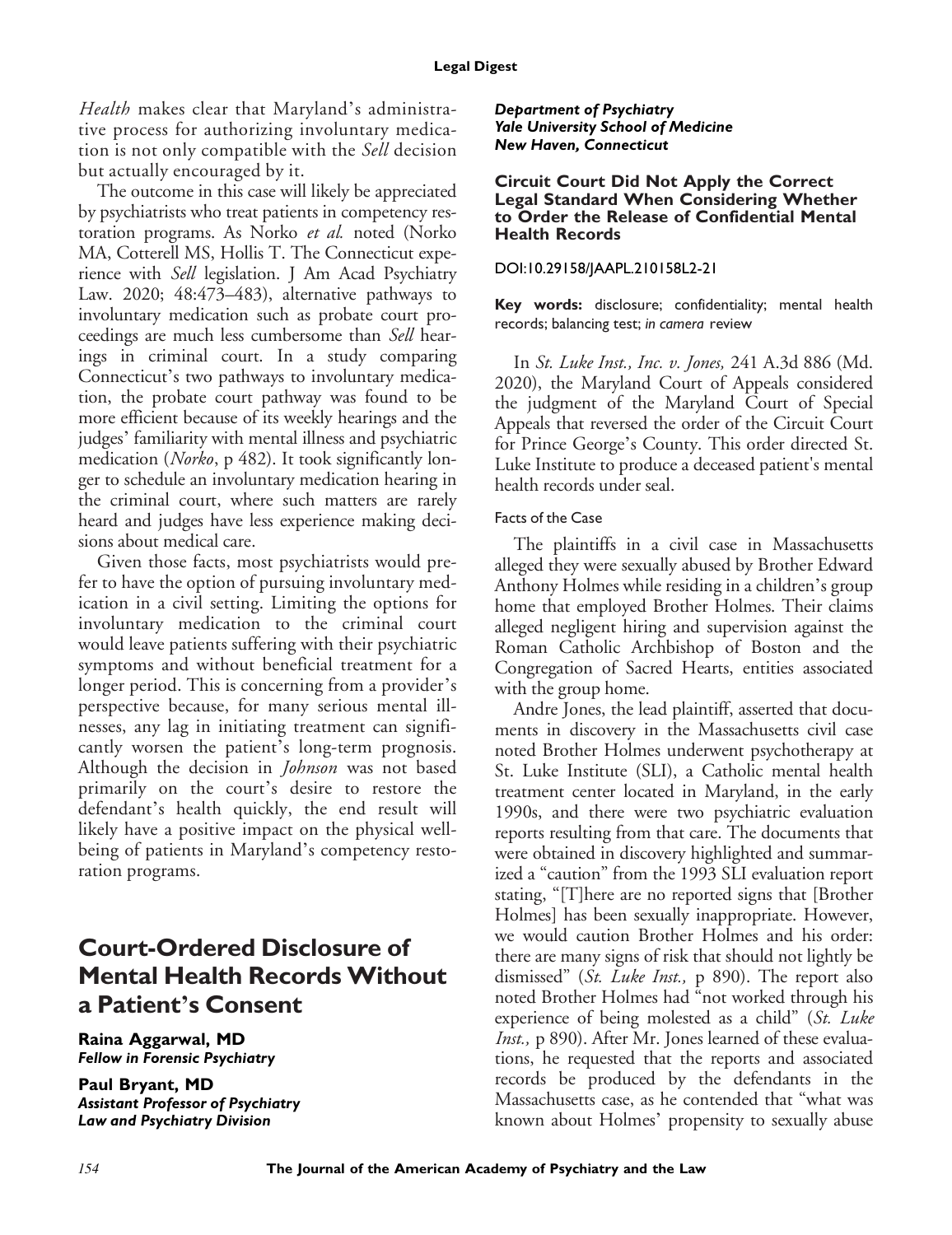#### **Legal Digest**

minors in his care and when that was known is a central issue in the case" (St. Luke Inst., p 892). The defendants' (the Roman Catholic Archbishop of Boston and the Congregation of Sacred Hearts) copies of the reports had been destroyed, so Mr. Jones tried to obtain the records from SLI by filing a motion for the records to be produced. The Massachusetts court entered an order granting the motion but acknowledged that SLI was in Maryland and could only be compelled by the appropriate authority in Maryland.

Mr. Jones filed a motion for a Maryland court order to produce Brother Holmes' records. SLI filed a memorandum in opposition, arguing that the Maryland circuit court would need to examine pleadings in the Massachusetts case to properly determine whether the matter of Brother Holmes' mental condition had been raised and whether such evidence was relevant. The circuit court granted the motion to produce the records, noting there was a compelling state interest in obtaining the records, whereas Brother Holmes could not be injured by releasing the records as he was deceased and had previously admitted to rape and sexual assault of minors. SLI filed an appeal to the Maryland Court of Special Appeals.

The court of special appeals reversed the circuit court's decision and remanded the case for additional proceedings. Believing that SLI was asserting Brother Holmes' patient-therapist privilege, the court of special appeals rejected any assertion that the records could not be disclosed on the basis of privilege, noting that although Maryland recognizes a patienttherapist privilege, "the privilege belongs to the patient to assert, not to the psychiatrist or psychologist" (St. Luke Inst., p 894). The court declined to address SLI's arguments with respect to Brother Holmes' privacy interest in the records because the court concluded that SLI lacked the requisite standing to advance the argument on his behalf.

The court of appeals granted *certiorari* to consider SLI's assertions that the court of special appeals erred by analyzing the discovery request under a privilege statute and by holding that SLI had no standing to raise Brother Holmes' privacy interests.

#### Ruling and Reasoning

Concerning the first question, the Maryland Court of Appeals ruled the circuit court did not apply the correct legal standard when considering whether to order the release of confidential mental health records.

Regarding the second question, the court held that a health care provider has standing to raise a patient's objections to disclosure under the Confidentiality Act (Md. Code Ann., Health-Gen. § 4-307 (k) (2017)). The court of appeals affirmed the judgment of the court of special appeals and remanded the case to the circuit court for further proceedings.

The court of appeals ruled that the circuit court should have examined the records to make a relevancy determination and outlined a framework for determining if mental health records should be disclosed. The court determined Brother Holmes' privacy interests were subject to a statutory balancing test; the relevance of the records and need for disclosure should be weighed against the patient's privacy interests. The court acknowledged additional limitations on the disclosure of mental health records, noting that a subpoena was sufficient for other types of medical records, but a court order was necessary to obtain mental health records.

The court of appeals also laid out guidelines for the *in camera* review of the records the circuit court should have undertaken. It stated that only relevant information from records should be disclosed and directed the circuit court to ascertain if the records "lead the movant to discovery of usable evidence" (St. Luke Inst., p 906). The court of appeals directed the circuit court to be "cognizant of the fact that it is not an advocate" (St. Luke Inst., p 903), and its goal is to exclude only information that "has absolutely no possible relevance to the case" (St. Luke Inst.,  $p$  903).

The court of appeals found that SLI did have standing to object to the disclosure of Brother Holmes' medical records. It determined that under the Confidentiality Act a "health care provider, a recipient, or person in interest"  $(St. \; Luke \; Inst., p \; 908)$ is able to raise such a claim, which "ensures that the patient's rights are protected even if the patient is unable to assert the right" (St. Luke Inst., p 909).

#### **Discussion**

St. Luke Inst. illustrates the limits of confidentiality protections for mental health records. While this was a complicated case involving multiple parties with different vested interests in disclosure versus nondisclosure, for mental health providers it is important to consider the limits on confidentiality and the implications for the doctor-patient relationship. As discussed in the U.S. Supreme Court decision in